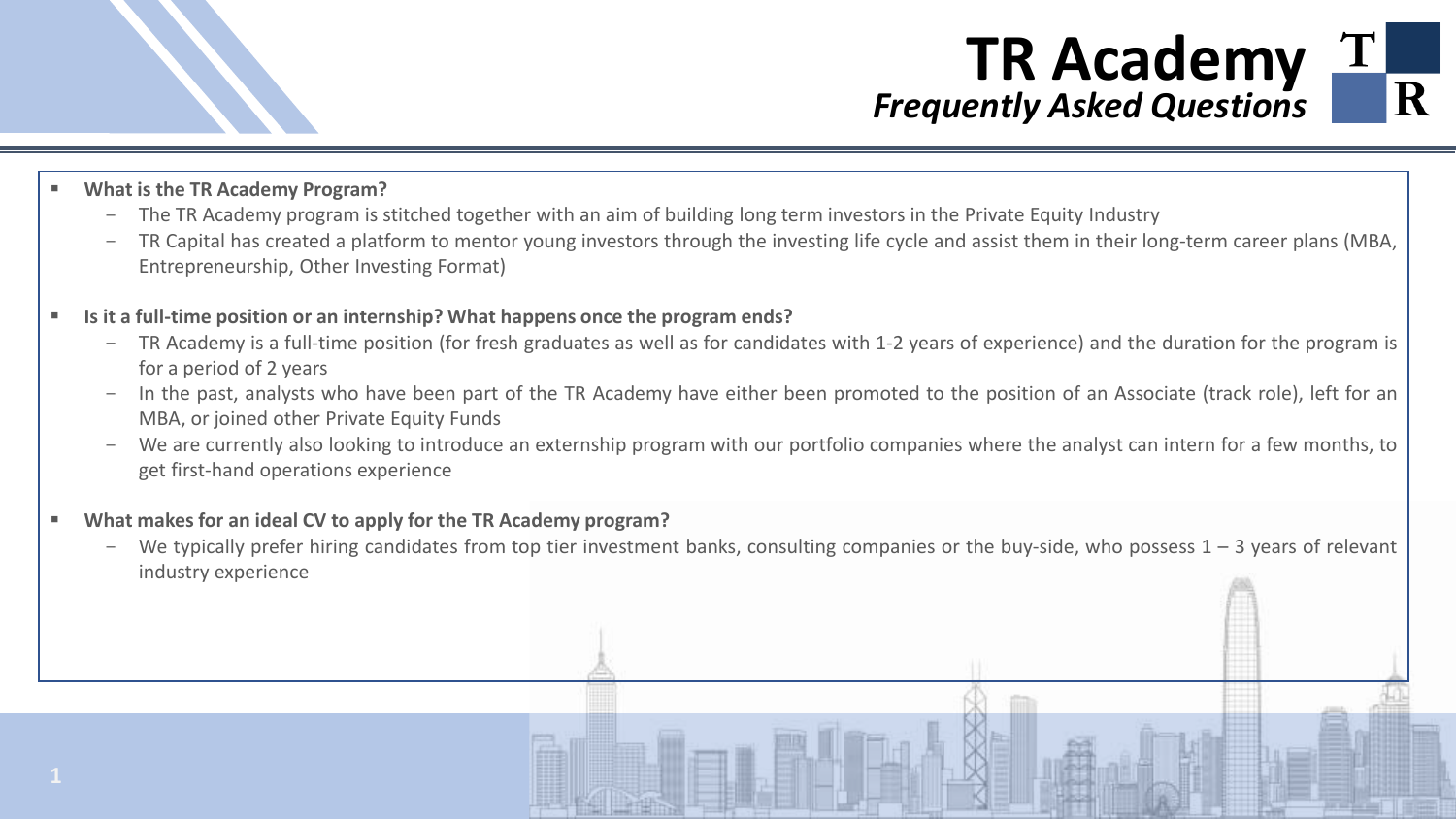

## **TR Academy** *Frequently Asked Questions*

- **What kind of deals will I be expected to work on?**
	- As we are a secondary specialist, you can expect to work on secondary direct investments as well as secondary portfolio restructuring transactions
	- We focus on 3 sectors within the new economy: we invest in established leaders in Technology, Consumer/New Retail and Healthcare
- **Where will I be based during the program?**
	- Any recruit of TR Capital compulsorily has to spend their first twelve months in Hong Kong working closely with the management and the team over there
	- After which, they may be given the possibility to stay in Hong Kong or move back to the specific geography they have been hired for i.e., Mumbai, Shanghai or Shenzhen
- **What kind of training will I receive on the program?**
	- Pre-deal, the candidate will receive training on the financial, commercial and legal side of deals
		- Financial/Commercial: Constructing financial models (both direct and portfolio acquisitions), building returns analysis, as well as writing IC memos
		- Legal: Understanding the nuances of NDAs, as well as the use cases of legal documents such as SSA, SPA and SHAs
	- Post-deal, the candidate will be focusing on operations and monitoring KPIs